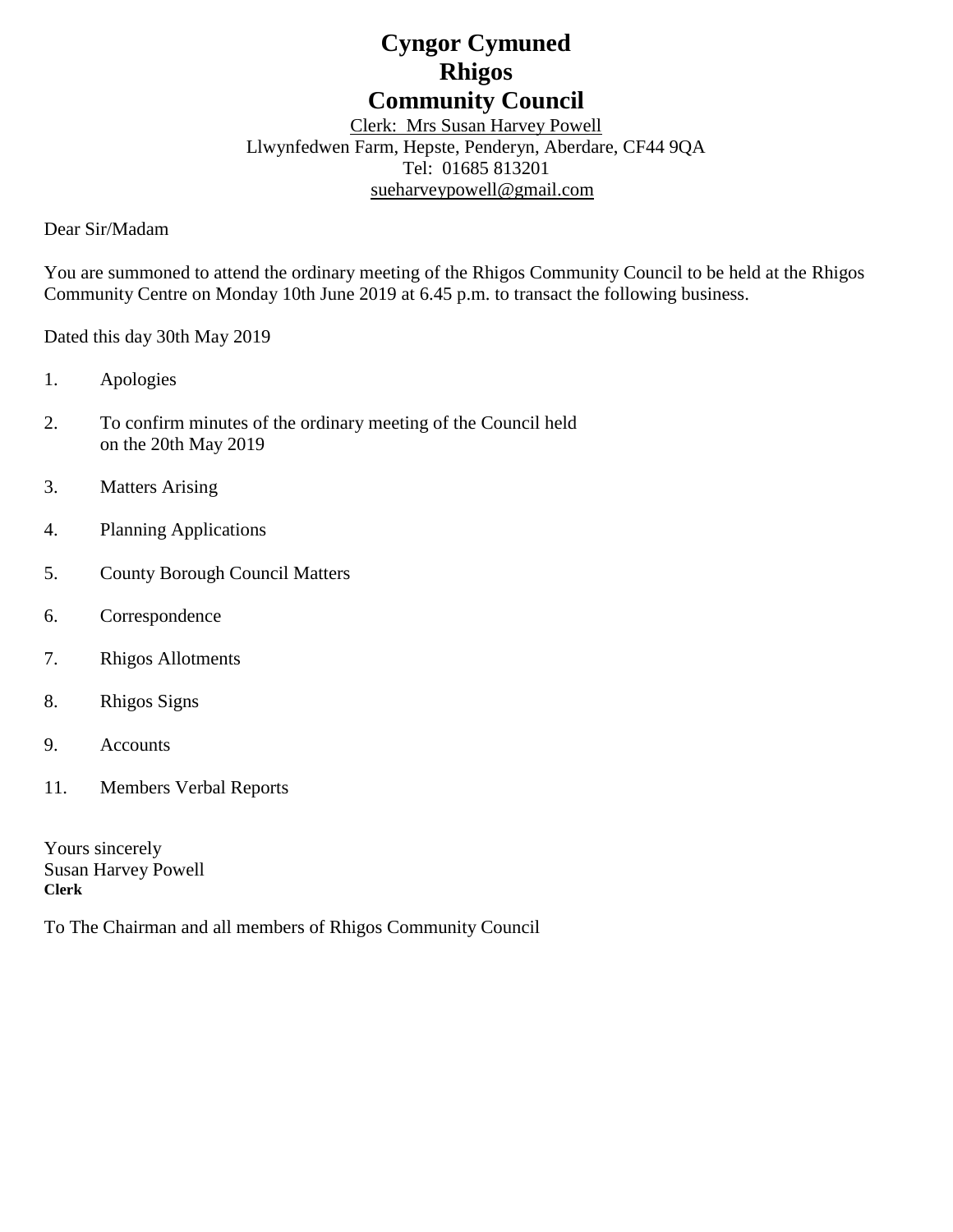## **Rhigos Community Council**

1

Minutes of the ordinary meeting of Rhigos Community Council held at Rhigos Community Centre on Monday 20th May 2019 at 6.45 p.m.

Present: Cllrs. P Oliver, H Wagner, G Thomas, L Leach, M Evans, C Hopes, O Morgan Mr & Mrs D Evans, Mrs Maull, Mrs E Thomas

**2019/40 Minutes**

It was resolved to confirm Minutes of the Ordinary Meeting of the Council held on 20th May 2019

**2019/41 Election of Officers**

**Chairman –** Cllr. Evans proposed Cllr. P. Oliver this was seconded by Cllr. Maull

**Vice-Chair –** Cllr. Oliver proposed Cllr. H. Wagner this was seconded by Cllr. Maull

Declaration of Office forms were then signed.

# **2019/42 Independent Remuneration**

It was agreed that the Independent Remuneration remain the same as last year. Opt out forms were then signed.

# **2019/43 Declaration of Interest**

None recorded

# **2019/44 Matters Arising**

a. Bike Track Cwm Hwnt - Mr & Mrs Evans, Mrs Maull and Mrs E Thomas attended the meeting as they have had a Consultation before applying for planning document and want to voice their concerns. They are concerned about public safety, noise pollution, adequate signage, decrease in value of property etc.

 An email will be sent to Ron Bagshaw stating all concerns of the residents and community council. Cllr.Thomas will take also take their concerns back to RCTCBC.

- b. Tower water diversion another letter will be sent
- c. Cemetery Railings the scrap railings need to be picked up.

### **2019/45 Planning**

It was resolved to note:

- a. Tower Opencast discharge of condition 8
- b. Planning Consultation bike track Cwm Hwnt (see above)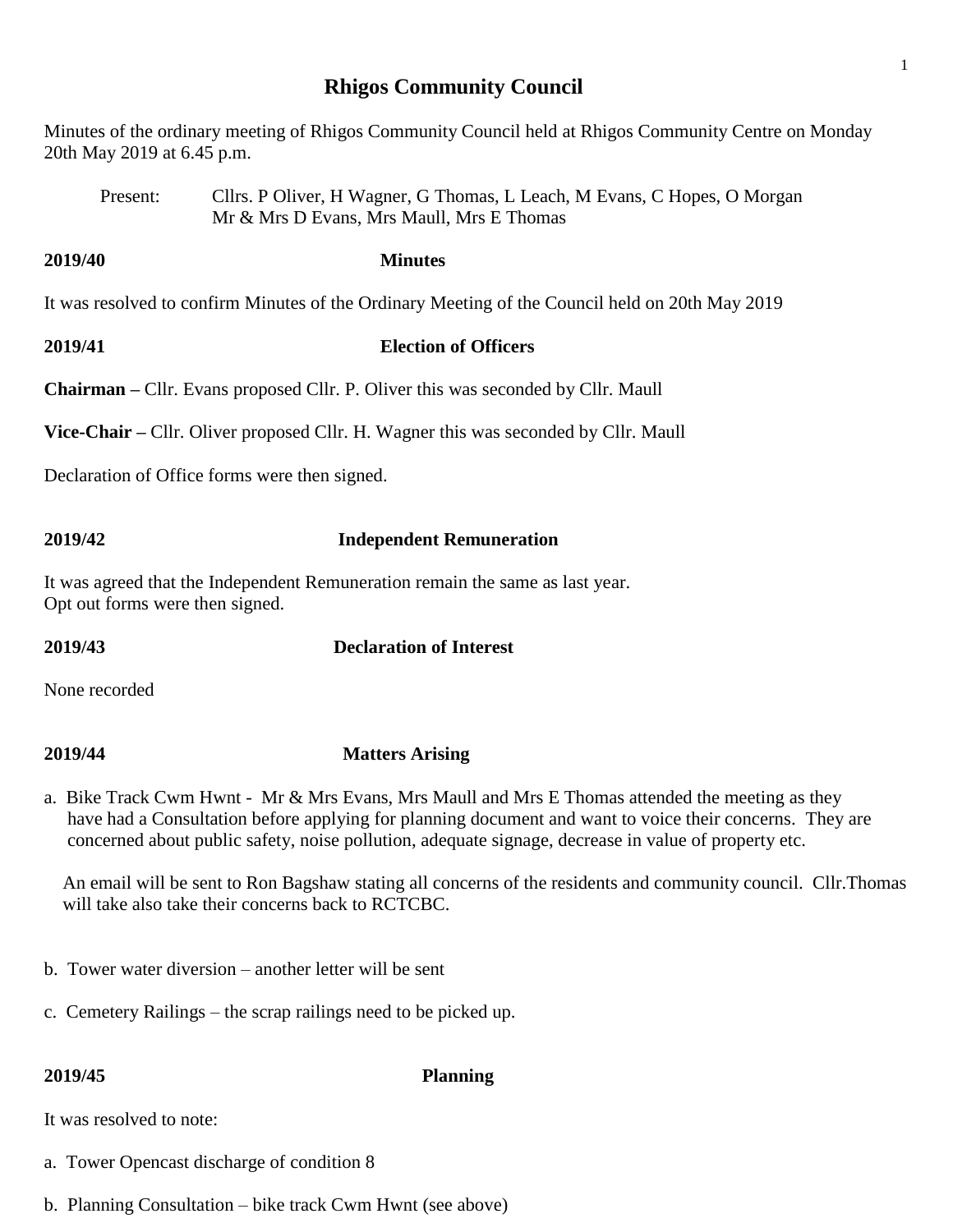### **2019/46 County Borough Council Matters**

It was resolved that the following complaints be passed on to Councillor G Thomas for his attention.

- a. There was a meeting on 9<sup>th</sup> May 2019 between Selar, Celtic Energy, Neath & Port Talbot CBC and Glynneath Town Council regarding the opening of the parish road. Residents want to keep it closed, Celtic Energy want what's best for the community. Rhigos CC will be informed of any consultation taking place.
- b. The new health centre in Glynneath is not opening until July.
- c. The post box at Smiths Avenue does not have a collection notice on it.
- d. Can we have an update on the bridge near the shop.
- e. There is no flag on the bus stop post at the end of Mount Road.
- f. The path from Heol Esgyn into Heol y De needs resurfacing.
- g. The laybys on the Glynneath bank are full of rubbish.
- h. The grass on the football field needs cutting.
- i. Can we find out what has happened to the Tower bond.
- j. Why doesn't Flying Starts cover Rhigos
- k. There is a car parked in the bus stop on the main road causing poor visibility.
- l. Can the bin near the school be emptied more regularly.
- m. Can the pavements around the village be swept.
- n. Rubbish on the Vole road has been set fire to.

### **2019/47 Correspondence**

It was resolved to receive the following correspondence.

- a. Dualling of the A465 documents
- b. An email has been received from Western Power asking if they can buy the piece of ground which the substation has been built on in the playground. An email asking them to increase their offer to £750.00 and all conveyancing costs paid.

### **2019/48 Rhigos Allotments**

Work is progressing well, the drainage has now been done. There are 14 plots there. Some residents need to put their fences back to the boundary.